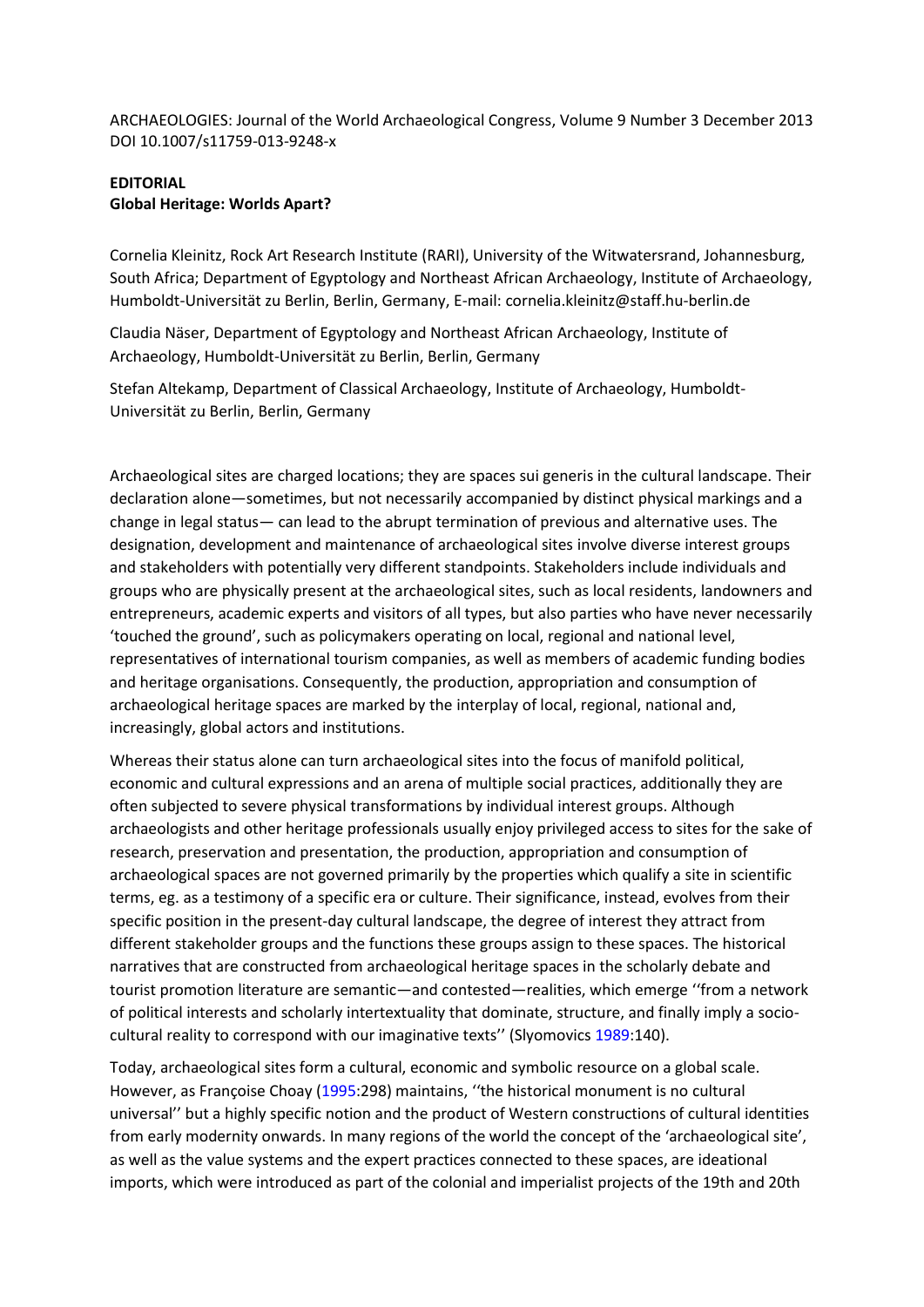centuries. The global homogenisation of these concepts was greatly accelerated by the World Heritage scheme introduced through the eponymous UNESCO convention in 1972.1 In the past 40 years, the label World Heritage has become a globally recognised brand. In many contexts it is considered ''the benchmark for cultural significance'' (Lee Long 2005:65), thereby marginalising other concepts and operations of assigning and representing such significance. Like postcolonial archaeologies or mass tourism, the concept of World Heritage is a manifestation of globalisation, but also a driver for its further development.

In the ever-growing global intertwining and 'densification' of relations between societies, institutions and individuals, local worlds are more and more measured against value sets which have global, as opposed to local, referents. This is also true for the production and consumption of archaeological sites. Local residents in the Global South experience the Global North through the behavioural patterns of tourists, archaeologists and other heritage professionals. The very idea of a commonly shared global heritage is increasingly questioned through recognition of the wildly unequal power relations characterising the encounters of different groups of stakeholders in many of the processes surrounding archaeological heritage spaces in these non-Western contexts. Strategies towards heritage under such globalised conditions are often as violent as their colonial predecessors

(Meskell 2000). The complex interactions of the divergent stakeholders, their claims to, and appropriations of, archaeological sites under these premises formed the focus of the research group 'Archaeotopia', which was founded by the editors of the present volume within the Berlin

Cluster of Excellence TOPOI in 2009.2 Archaeotopia's particular focus is on instances in which archaeology and the notion of an archaeological heritage site are ideational imports from the Western world, as outlined above, but adapted and applied in manifold ways. To further this research concern, we organised a conference at Humboldt-Universität zu Berlin in July 2012,3 which brought together representatives of several disciplines, including archaeology, anthropology, sociology, social geography, art history, urban planning, museum studies and heritage studies, who discussed the issue from their respective perspectives. Part of the meeting was devoted to archaeological case studies from the main study region, namely Northern Africa and the Middle East. The present volume unites these case studies, as well as—due to its timeliness—an additional contribution on the destruction of heritage spaces in Mali.

This volume owes a lot to the intense discussions during the conference. Its title, ''Global heritage – worlds apart. The cultural production, appropriation and consumption of archaeological heritage spaces,'' suggested that while archaeological heritage has become a global concept, positions of different stake-holders—even when they are physically co-present at a site—are often 'worlds apart'. This dictum was examined in detail by the conference participants, and as a consequence the full stop behind the main title line was replaced by a question mark in the title of the present volume and editorial. In fine-grained analyses, its seven contributions investigate a wide array of scenarios in which a multitude of stakeholders, individuals and groups, locals and non-locals, enter into complex interactions centering on the production, appropriation and consumption of archaeological heritage spaces. The authors explore the motivations, scopes and regulating factors of these interactions and how the concept of heritage as a globally valid category of valorisation is used in the discourses of the different stakeholders. Moving away from essentialist notions of heritage, the authors acknowledge and embrace the complex realities and intricate mechanisms, as well as the particular performances, played out in these scenarios—including those of the researchers themselves. Discussions revolve around the issues of participation and entanglement, but also around contradictory and conflictive approaches and claims.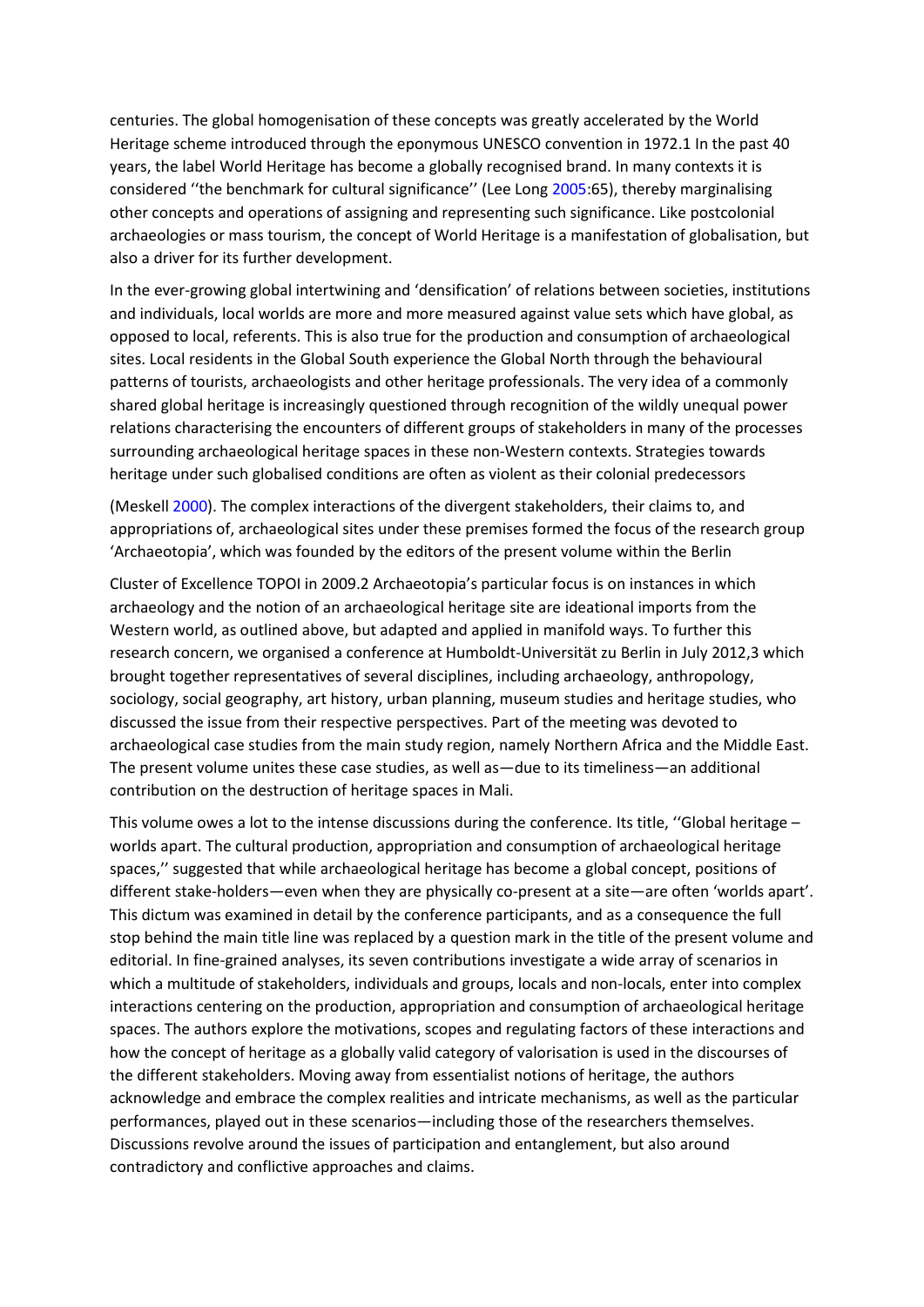Barbara Kirshenblatt-Gimblett (2005) has defined heritage as a mode of cultural production that has recourse to the past and produces something new. Heritagisation, however, as acted out under the label of World Heritage can also be seen as a process of turning lived practices and lived-in materialities into heritage, transposing them into an alienated and alienating heritage sphere with its own standards and operations, which are put at the disposal of the worldwide 'heritage community'. The increasing diffusion of cultural practices and value systems as a consequence of processes of globalisation does not necessarily result in their recognition, but can also evoke categorical confrontation, and fuel contradiction and conflict. Valorisation may provoke rejection as much as approval, and the appropriation of archaeological spaces as World Heritage by some stakeholders may lead to processes of alienation and strategies of re-appropriation or dissociation by others. The papers assembled in this volume explore different trajectories of such processes. A particular focus is on conflictive situations, which may arise from competition over the appropriation and exploitation of the resources connected to, or mobilised through, archaeological heritage spaces—up to the point where the destruction of their materiality is turned into a resource itself, constituting an extreme form of their exploitation for the gain of cultural capital. Heritage professionals, as well as the members of 'the public', appear helpless in the face of situations in which individual groups of stakeholders claim their rights over heritage, but transfer it into positions that diverge markedly from common preservationist standpoints, eg. by destroying archaeological sites or by taking them hostage (cf. Kleinitz and Näser 2013). Nonetheless, such scenarios can still be understood analytically as a direct consequence of the global promotion of the heritage concept of Western coinage with specific stakeholders ''actively select[ing] particular global ideas, processes and fora to consolidate and support their arguments" (Lee Long 2005:64).

In sum, the contributions to this volume highlight that the production of (archaeological) heritage spaces transgresses any set mechanism and can hardly be orchestrated by the top-down application of normative rules, globally standardised procedures or sanctions put into action by international expert bodies on the basis of 'universal' principles. Inversely, attempts to accommodate all the demands of potential stakeholder groups through an extended platform of discursive devices are also demonstrated to be a benign illusion. While the quality and impact of heritage management increases significantly with an awareness and acceptance of the diversity in attitudes and interests, raising the potential for inclusive decision making does not necessarily coincide with commonly agreed results. The case studies united in this volume describe in unison a reality in which conflict is resolved by power. In this they vividly illustrate the ambivalence of the concept of World Heritage, as oscillating between a historicised utopia and a moral appeal for global sharing and mutual benefit, and the manifold tensions that arise from the multitude of unresolved entanglements on the ground.

## **Acknowledgments**

The conference ''Global heritage – worlds apart. The cultural production, appropriation and consumption of archaeological heritage spaces,'' organised by the editors of the present volume, was held under the auspices of the Berlin Excellence Cluster 264 ''TOPOI - The Formation and Transformation of Space and Knowledge in Ancient Civilizations'', and hosted by Humboldt-

Universita¨t zu Berlin on 6 and 7 July 2012. The logistic and financial support of TOPOI is gratefully acknowledged. We would particularly like to thank Kerstin P. Hofmann for her intellectual commitment and invaluable support throughout the inception and research phases of the project 'Archaeotopia', and the preparation of the conference.